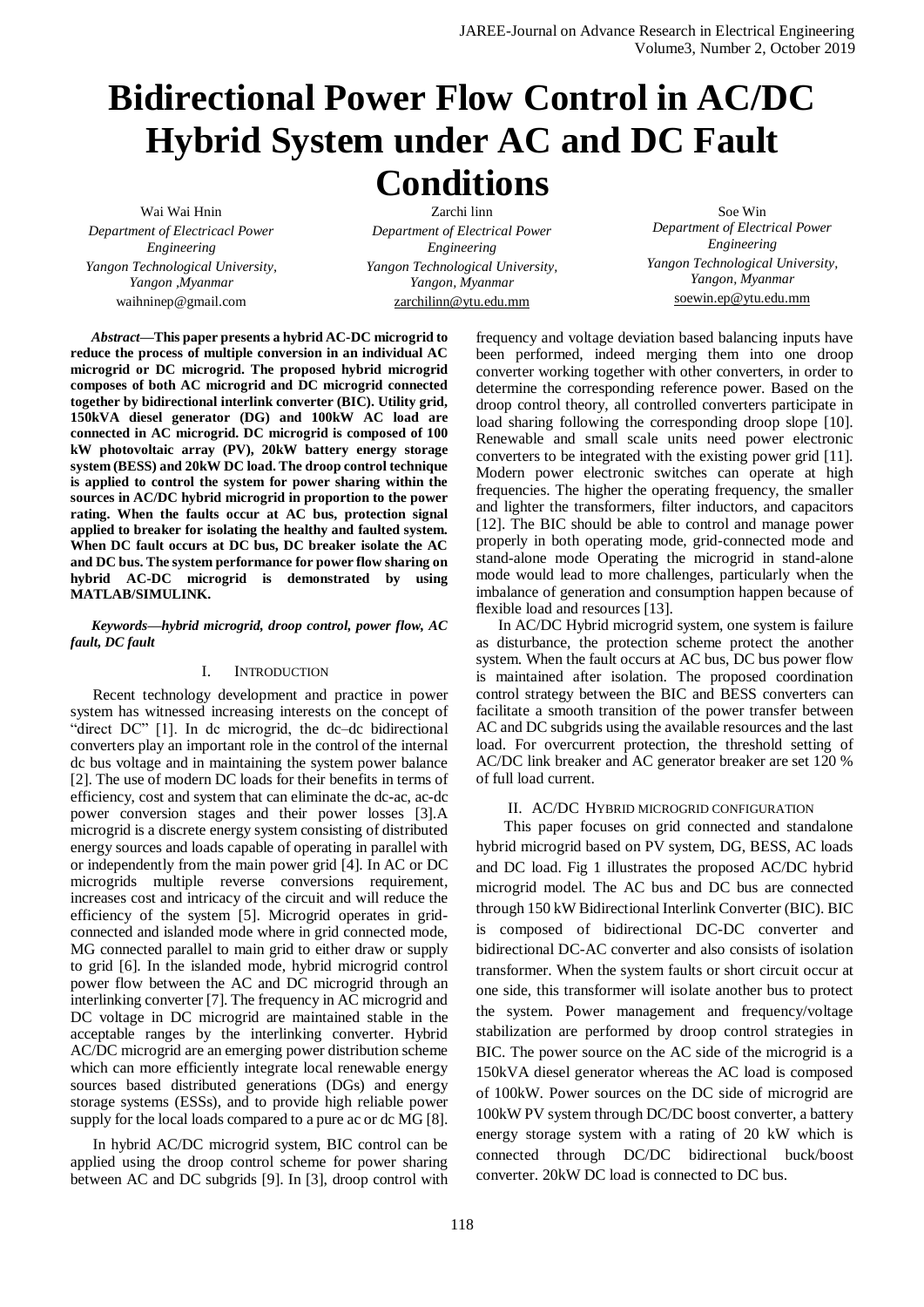

Fig 1. AC/DC hybrid microgrid configuration

## III. CONTROL STRATEGIES IN AC/DC HYBRID MICROGRID

In microgrid, the system reliability and stability are achieved by the voltage regulation when more micro sources are interconnected. This voltage regulation damps the reactive power oscillations and voltage. In a complex power system, when multiple DGs are attached to the microgrid, the power sharing among them is done properly with the help of a control strategy called droop control. Droop control also enables the system to disconnect smoothly and reconnect routinely to the complex power system [14].

## *A. Droop control in BIC*

In this study, the BIC connects the AC and DC grids and control the frequency of AC grid or DC voltage of DC grid. The control block diagram of the BIC is shown in Fig.2. The status of power in AC and DC grids is represented by the state of the hybrid microgrid that defines the control objectives such as frequency or DC voltage. The AC droop control and DC droop control equations are shown in equation (1) to (5).

$$
\Delta f = \frac{f_{ref} - f_m}{f_{ref}} \tag{1}
$$

$$
\Delta V_{dc} = \frac{V_{dc,ref} - V_{dc,m}}{V_{dc,ref}}
$$
 (2)

$$
\Delta P = (\Delta f - \Delta V_{dc}) \times \frac{1}{R_{p}}
$$
\n(3)

$$
P_{IC}^* = P_{IC,0} + \Delta P \tag{4}
$$

$$
\Delta Q = (V_{ac,ref} - V_{ac,m}) \times \frac{1}{R_q}
$$
 (5)

where,

 $\Delta f$  = frequency deviation

 $f_{ref}$  = reference frequency

 $f<sub>m</sub>$  = measured frequency

 $\Delta V_{dc}$  = voltage deviation on DC Microgrid,

 $V_{dc,ref}$  = reference DC voltage

$$
V_{dc,m} = measured DC Voltage
$$
\n
$$
\Delta P = active power reference
$$
\n
$$
P_{IC}^* = active power reference of IC
$$
\n
$$
\Delta Q = reactive power reference
$$
\n
$$
\frac{1}{R_p} = gain parameter of AC
$$
\n
$$
\frac{1}{R_q} = gain parameter of DC
$$
\n
$$
\frac{d}{R_q} + \sum_{P_{IC,0}} \frac{P}{R_p} + \sum_{P_{IC,0}} \frac{P_{IC}^* P_{I_1}}{I_d} + \sum_{P_{I_2}} \frac{P_{I_2}}{I_d} + \sum_{Q_{I_1}} \frac{P_{Q_{I_2}}}{I_d} + \sum_{Q_{I_2}} \frac{P_{I_3}}{I_d} + \sum_{Q_{I_3}} \frac{P_{I_4}}{I_d} + \sum_{Q_{I_4}} \frac{P_{I_4}}{I_d} + \sum_{Q_{I_5}} \frac{P_{I_6}}{I_d} + \sum_{Q_{I_6}} \frac{P_{I_7}}{I_d} + \sum_{Q_{I_7}} \frac{P_{I_8}}{I_d} + \sum_{Q_{I_8}} \frac{P_{I_9}}{I_q} + \sum_{Q_{I_1}} \frac{P_{I_1}}{I_d} + \sum_{Q_{I_2}} \frac{P_{I_4}}{I_d} + \sum_{Q_{I_3}} \frac{P_{I_4}}{I_d} + \sum_{Q_{I_4}} \frac{P_{I_5}}{I_d} + \sum_{Q_{I_6}} \frac{P_{I_7}}{I_d} + \sum_{Q_{I_7}} \frac{P_{I_8}}{I_d} + \sum_{Q_{I_8}} \frac{P_{I_9}}{I_q} + \sum_{Q_{I_1}} \frac{P_{I_1}}{I_d} + \sum_{Q_{I_2}} \frac{P_{I_4}}{I_d} + \sum_{Q_{I_3}} \frac{P_{I_4}}{I_d} + \sum_{Q_{I_1}} \frac{P_{I_2}}{I_d} + \sum_{Q_{I_2}} \frac{P_{I_4}}{I_d} + \sum_{Q_{I_3}} \frac{P_{I_4}}{I_d} + \sum_{Q_{I_4}} \frac{P_{I_5}}{I_d} + \sum_{Q_{I_6}} \frac{P_{I_7}}{I_d} + \sum_{Q_{I_7}} \frac{P_{I_8}}{I_d} + \sum_{Q_{I_8}} \
$$

Fig 2. Control block diagram of the Bidirectional Interlinking Converter

The outer control loop which regulates  $V_{dc}$  and  $V_{dc-ref}$ and the inner control loop which regulates  $I_d$  and  $I_q$ . Direct axis current component  $(I_d)$  is used to control the DC link voltage and quadrature axis current component  $(I_q)$  is used to regulate the reactive power.  $I_d$  current reference is determined from the output of the DC voltage external controller.  $I_q$ current reference is set to zero considering for zero reactive power. Voltage output converted from  $V_d$  and  $V_q$  in the current control loop are supplied to the Pulse Width Modulation (PWM) generator. PWM uses to supply the gate signals of AC-DC converter to obtain the stable output. It gives to reduce harmonics and to smooth the output. A phase locked loop (PLL) is device that causes one signal to track another signal. It is an important mechanism for synchronizing dc-to-ac converters with power grids [15]. PLL determines a signal to track another so that the output signal is synchronized with the input one both in frequency and phase.

## *B. Battery Charged/Discharged Controller*

Fig 3. shows the block diagram of the charge/discharge controller. Generally, the switching losses of the IGBTs are high compared to the diodes; however, these can be reduced by eliminating unnecessary switching. Depending on the mode of operation, only one IGBT is needed to be switched at a predefined frequency. In order to select the proper IGBT, the reference current is compared to zero. If the reference current is negative, the controlled PWM signal is sent to  $S_1$ , activating the buck mode of operation. On the other hand, if the current reference is positive, the signal is sent to  $S_2$  to transfer energy from the LV side to the HV side, activating the boost mode of operation [16].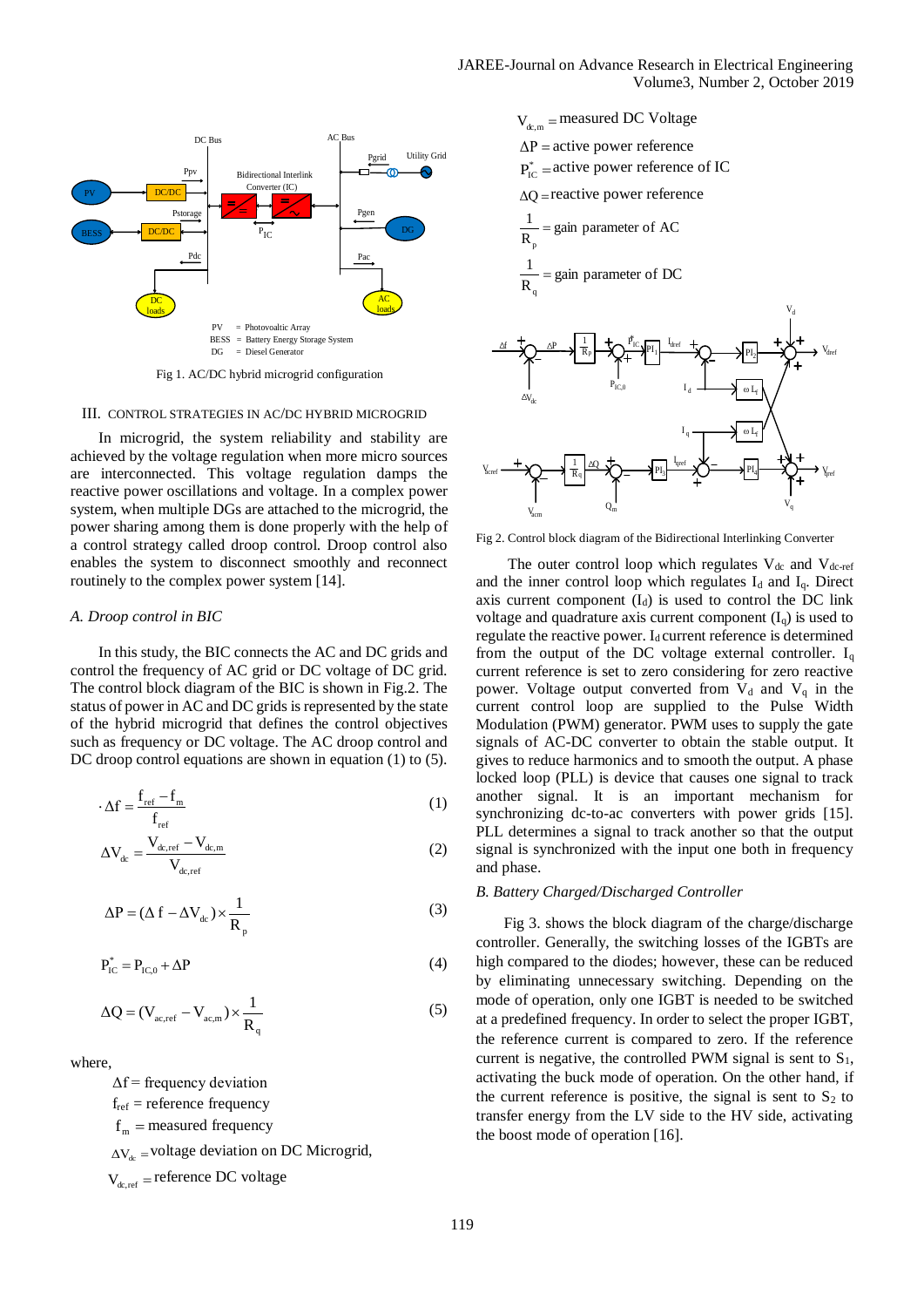

Fig 3. Block diagram of battery charged/discharged controller

# IV. SIMULATION RESULTS AND CONDITIONS

## *A. Simulation Case*

In order to confirm the control strategies of the AC/DC microgrid, computer simulations were carried out by using MATLAB/SIMULIMK. In this simulation, the converter switching losses is neglected. The main parameters of this system are shown in Table I and the simulation model is shown in Fig 5. In this paper, three cases of simulation were carried out considering for both grid-connected and standalone conditions. They are;

Case (I) : Irradiation changes

Case (II) : DC fault and

Case (III) : AC fault are considered.

# *B. Simulation results*

*a) Case (I) : Irradiation changes*

In this case, considering the stand alone mode, grid and generator are off at AC bus. PV system is operating with the irradiation changing  $(1000, 800, 600 \text{ W/m}^2)$  shown in Fig 4(a). At 0-0.5s, PV system produces 100kW and 20kW from the energy storage (BESS) system shown in Fig 4(d). The power produced by PV is reducing depending on Irradiation change. However DC load is constant at 20kW and AC load is 80kW as shown in Fig 4(b) and (c). When the PV power is not sufficient for power demand, the BEES produces the required power for loads. The reference voltage is 780V and the mean voltage is the same as the reference voltage that is shown in Fig 4(e).



(a)



(e)

Fig 4. Irradiation changes condition; (a) PV capacity, (b) DC load (c) AC bus power , (d) Battery power and (e) DC bus voltage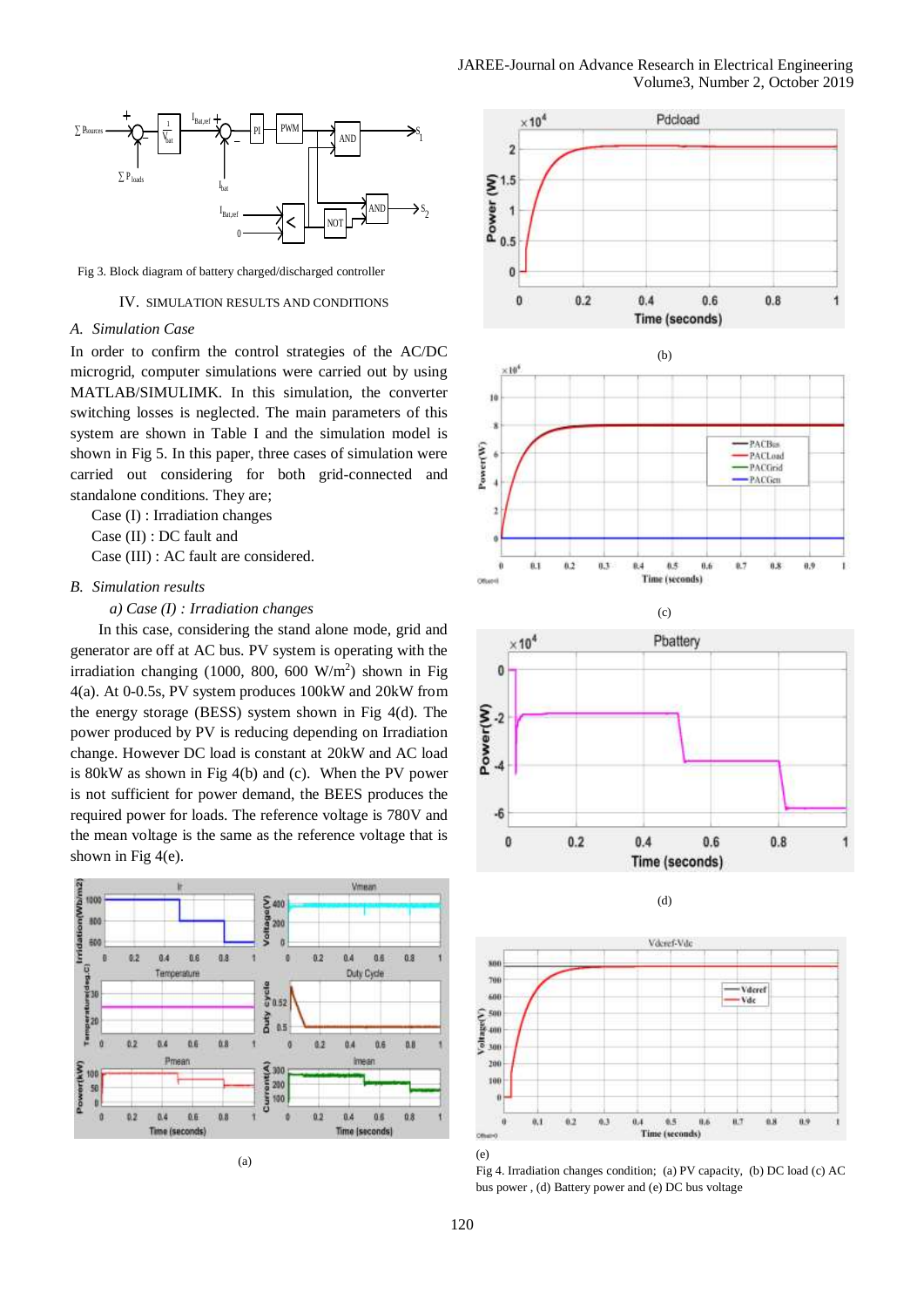



| <b>Bidirectional</b><br>DC-DC<br>Converter<br>TABLE I.<br><b>SYSTEM PARAMETERS</b><br>Value<br><b>Type</b><br>PV<br><b>Rated Capacity</b><br>100kW<br><b>String Voltage</b><br>380V<br><b>Battery</b><br>Capacity of Battery<br>200Ah,780V<br>Maximum depth of charge<br>80 %<br><b>Synchronous Generator</b><br><b>Output Capacity</b><br>150kVA<br>400V<br>Output Voltage<br><b>Internal Resistance</b><br>0.029876pu<br><b>AC Grid</b><br><b>Rated Capacity</b><br>1MVA<br>Phase to Phase Voltage<br>11kV<br>Loads<br>AC load<br>100kW<br>DC load<br>20kW<br>P ACBus<br>P ACLoad<br><b>ACGrid</b><br><b>ACQue</b><br>0.4<br>0.2<br>0.6<br>0.8<br>Time (seconds) | DC loads<br>Fig 5. AC/DC hybrid<br>In grid-connected condition, power flow is from AC bus<br>C bus and battery is charged from 0-0.5s. When fault<br>r at DC bus, AC grid power was interrupted as shown in<br>(a). Fig 6 (b) and (c) show that DC load drops nearly to<br>and battery produced high power due to DC fault at 0.5s.<br>isolation the DC fault bus by using DC breaker, the AC<br>s maintained at 100kW of AC load which is shown in<br>(a) |                           |  | <b>Boost</b><br>Converter |  |
|--------------------------------------------------------------------------------------------------------------------------------------------------------------------------------------------------------------------------------------------------------------------------------------------------------------------------------------------------------------------------------------------------------------------------------------------------------------------------------------------------------------------------------------------------------------------------------------------------------------------------------------------------------------------|------------------------------------------------------------------------------------------------------------------------------------------------------------------------------------------------------------------------------------------------------------------------------------------------------------------------------------------------------------------------------------------------------------------------------------------------------------|---------------------------|--|---------------------------|--|
|                                                                                                                                                                                                                                                                                                                                                                                                                                                                                                                                                                                                                                                                    |                                                                                                                                                                                                                                                                                                                                                                                                                                                            |                           |  |                           |  |
|                                                                                                                                                                                                                                                                                                                                                                                                                                                                                                                                                                                                                                                                    |                                                                                                                                                                                                                                                                                                                                                                                                                                                            | Sr. No                    |  |                           |  |
|                                                                                                                                                                                                                                                                                                                                                                                                                                                                                                                                                                                                                                                                    |                                                                                                                                                                                                                                                                                                                                                                                                                                                            |                           |  |                           |  |
|                                                                                                                                                                                                                                                                                                                                                                                                                                                                                                                                                                                                                                                                    |                                                                                                                                                                                                                                                                                                                                                                                                                                                            |                           |  |                           |  |
|                                                                                                                                                                                                                                                                                                                                                                                                                                                                                                                                                                                                                                                                    |                                                                                                                                                                                                                                                                                                                                                                                                                                                            |                           |  |                           |  |
|                                                                                                                                                                                                                                                                                                                                                                                                                                                                                                                                                                                                                                                                    |                                                                                                                                                                                                                                                                                                                                                                                                                                                            | b) Case $(II)$ : DC fault |  |                           |  |
|                                                                                                                                                                                                                                                                                                                                                                                                                                                                                                                                                                                                                                                                    |                                                                                                                                                                                                                                                                                                                                                                                                                                                            |                           |  |                           |  |
|                                                                                                                                                                                                                                                                                                                                                                                                                                                                                                                                                                                                                                                                    |                                                                                                                                                                                                                                                                                                                                                                                                                                                            |                           |  |                           |  |
|                                                                                                                                                                                                                                                                                                                                                                                                                                                                                                                                                                                                                                                                    |                                                                                                                                                                                                                                                                                                                                                                                                                                                            |                           |  |                           |  |
|                                                                                                                                                                                                                                                                                                                                                                                                                                                                                                                                                                                                                                                                    |                                                                                                                                                                                                                                                                                                                                                                                                                                                            |                           |  |                           |  |
|                                                                                                                                                                                                                                                                                                                                                                                                                                                                                                                                                                                                                                                                    |                                                                                                                                                                                                                                                                                                                                                                                                                                                            |                           |  |                           |  |
|                                                                                                                                                                                                                                                                                                                                                                                                                                                                                                                                                                                                                                                                    |                                                                                                                                                                                                                                                                                                                                                                                                                                                            |                           |  |                           |  |
|                                                                                                                                                                                                                                                                                                                                                                                                                                                                                                                                                                                                                                                                    |                                                                                                                                                                                                                                                                                                                                                                                                                                                            |                           |  |                           |  |
|                                                                                                                                                                                                                                                                                                                                                                                                                                                                                                                                                                                                                                                                    |                                                                                                                                                                                                                                                                                                                                                                                                                                                            |                           |  |                           |  |
|                                                                                                                                                                                                                                                                                                                                                                                                                                                                                                                                                                                                                                                                    |                                                                                                                                                                                                                                                                                                                                                                                                                                                            |                           |  |                           |  |
|                                                                                                                                                                                                                                                                                                                                                                                                                                                                                                                                                                                                                                                                    |                                                                                                                                                                                                                                                                                                                                                                                                                                                            |                           |  |                           |  |

# *b) Case (II) : DC fault*

In grid-connected condition, power flow is from AC bus to DC bus and battery is charged from 0-0.5s. When fault occur at DC bus, AC grid power was interrupted as shown in Fig 6(a). Fig 6 (b) and (c) show that DC load drops nearly to zero and battery produced high power due to DC fault at 0.5s. After isolation the DC fault bus by using DC breaker, the AC bus is maintained at 100kW of AC load which is shown in Fig 6 (d).











(c)

(d)

Fig 6. Fault at DC bus (a) AC bus power before isolation, (b) DC load, (c) Battery power and (d) AC bus power after isolation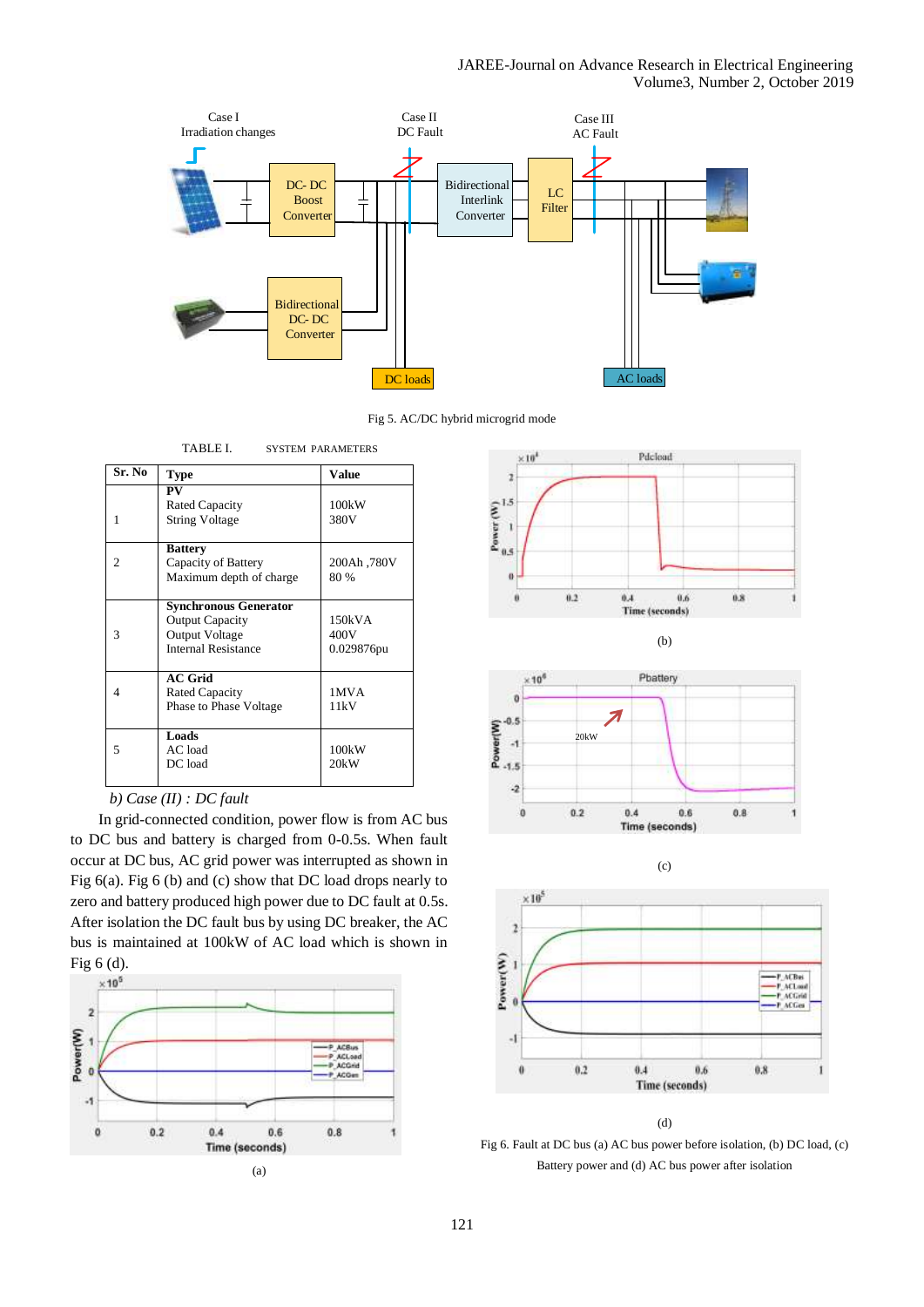# *c) Case (III) : AC fault*

When three phase fault occur in AC bus at 0.5s, AC grid off condition and the power flows from DC bus to AC bus although AC load have no power as shown in Fig 7 (a). Thus, DC load power is reduced to 18kW as shown in Fig 7 (b).In this condition, the battery power discharge to DC bus as shown in Fig 7 (c).When AC breaker is used to isolate the faulty bus, AC grid is also off condition. In this condition, there is no power flow from DC bus to AC bus and AC load as shown in Fig 8 (a). Thus, the battery can discharge 20kW to DC bus as shown in Fig 8(b). So, the DC load power is maintained 20kW after isolation to the AC fault bus. This condition is shown in Fig 8 (c).



Fig 7. AC three phase fault ,without isolation (a) AC bus power, (b) DC load and (c) battery power





Fig 8. AC three phase fault, with isolation (a) AC bus power, (b) DC load and (c) battery power

## V.CONCLUSION

In this paper, the bidirectional power flow of AC/DC hybrid microgrid under fault conditions is presented. The system consists of AC and DC subgrids connected by bidirectional interlink converter. In the system, droop control concept is applied for power sharing. AC circuit breaker and DC circuit breaker are used to isolate the system when AC fault and DC fault occur. To evaluate the performance of isolation circuit, AC fault and DC fault are applied at the simulation system. According to the simulation results, the system is isolated from the interrupted bus under both AC fault and DC fault conditions. Therefore, the protection scheme presented in this paper is reliable and protects for bidirectional interlink converter under fault conditions.

## **REFERENCES**

- [1] Li, Chendan; Chaudhary, Sanjay K.; Quintero, Juan Carlos Vasquez; Guerrero, Josep M. "Power flow analysis for droop controlled LV hybrid AC-DC microgrids with virtual impedane" Proceedings of the IEEE Power & Energy Society General Meeting, PES 2014
- [2] Octavian Cornea, Gheorghe-Daniel Andreescu, Nicolae Muntean, and Dan Hulea, "Bidirectional Power Flow Control in a DC Microgrid Through a Switched-Capacitor Cell Hybrid DC–DC Converter" IEEE Transactions on Industrial Electronics, Vol.64, No 4, April 2017.
- [3] Girija .R, Dr.Arivalahan .R, "Power Management and Decentralized Control of Interlinking Converter by Interfacing AC and DC Micro grids", IJESIT, Volume 3, Issue 6, November 2014
- Hema V K and R Dhanalakshmi "Analysis of Power Sharing On Hybrid AC-DC Microgrid", IEEE 2014
- [5] Akbar Dadkhah, Navid Bayati, Behrooz Vahidi and Seyed Hossein Hesamedin Sadeghi, "On the Stability of Hybrid AC-DC Microgrids in Various Loads and Short Circuit Faultas Conditions" Sci.Int.(Lahore),27(4),3099-3104,2015